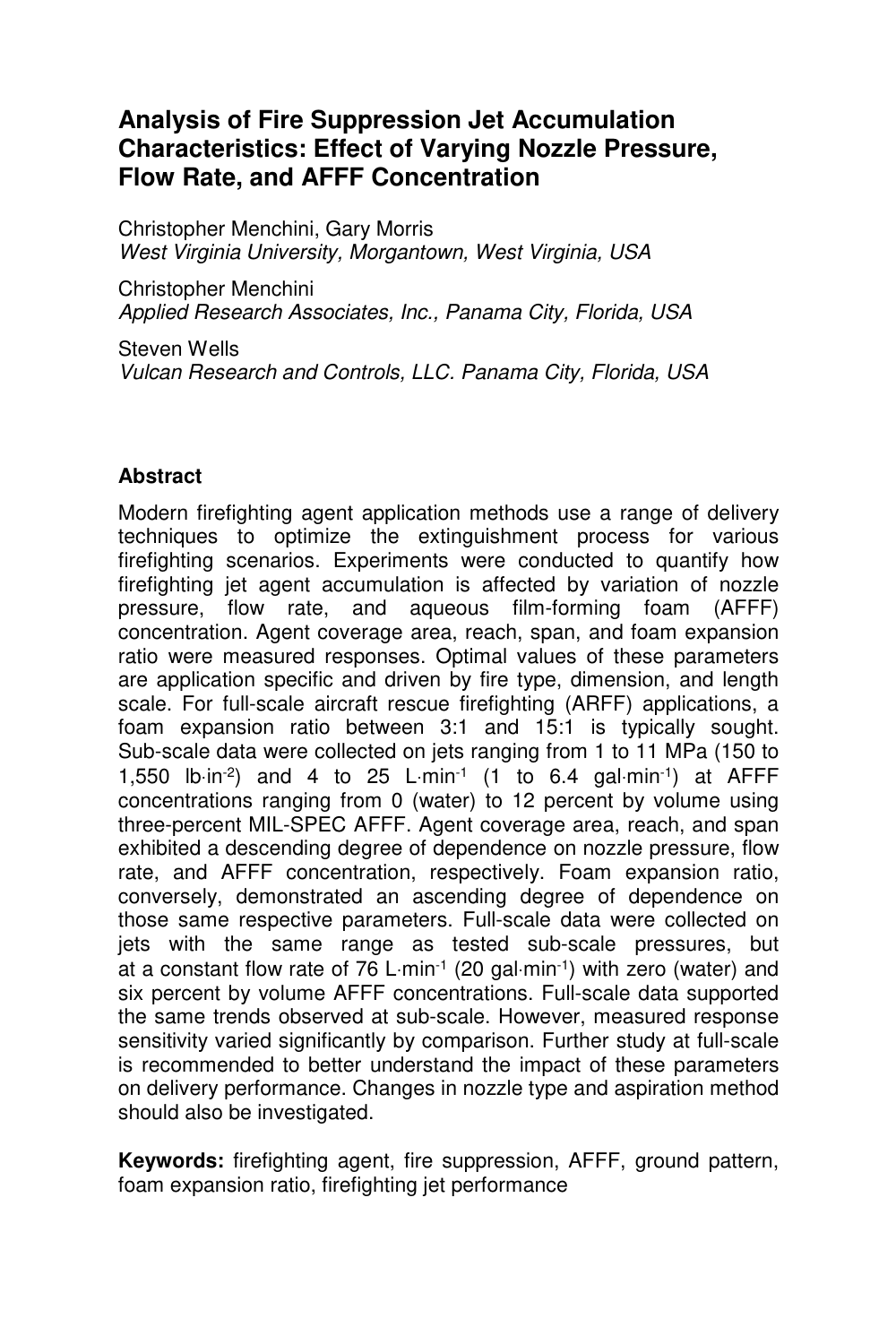## **Test set-up**

Sub-scale experiments were conducted in a 13.7×3.7×0.3-m (45×12×1-ft) fire suppression jet containment bed marked with dots orthogonally spaced 30.5 cm (1 ft) apart to serve as a location reference for agent collection devices. Modified 100-mL graduated cylinders outfitted with 127-mm (5-in) diameter funnels were placed to encompass the two-dimensional (2-D) jet footprint and measure agent accumulation. A self-similar family of non-air-aspirated 6.4-mm (0.25-in) Stoneage Waterblast Tools® AP4™ nozzles was used for all experiments. This nozzle was used because of its simple geometric profile and ability to span the delivery range of the sub- and full-scale fire suppression systems employed in this study. Fig. 1a shows the design of an agent collection device, and Fig. 1b shows a sub-scale foam expansion ratio measurement in progress. Fig. 2a shows the AP4 nozzle geometry, and Fig. 2b shows an overview of the jet containment bed. Full-scale experiments were conducted in an alternate 24.3-×24.3-×9.8-m  $(80-x80-x32$ -ft) facility using the same approach, but with scaled up 1000-mL collection devices. Full-scale measurements were collected along the jet centerline only.



Fig. 1. (a) The agent collection device; (b) 6 % AFFF agent capture.



Fig. 2. (a) The AP4 test nozzle; (b) Jet containment bed.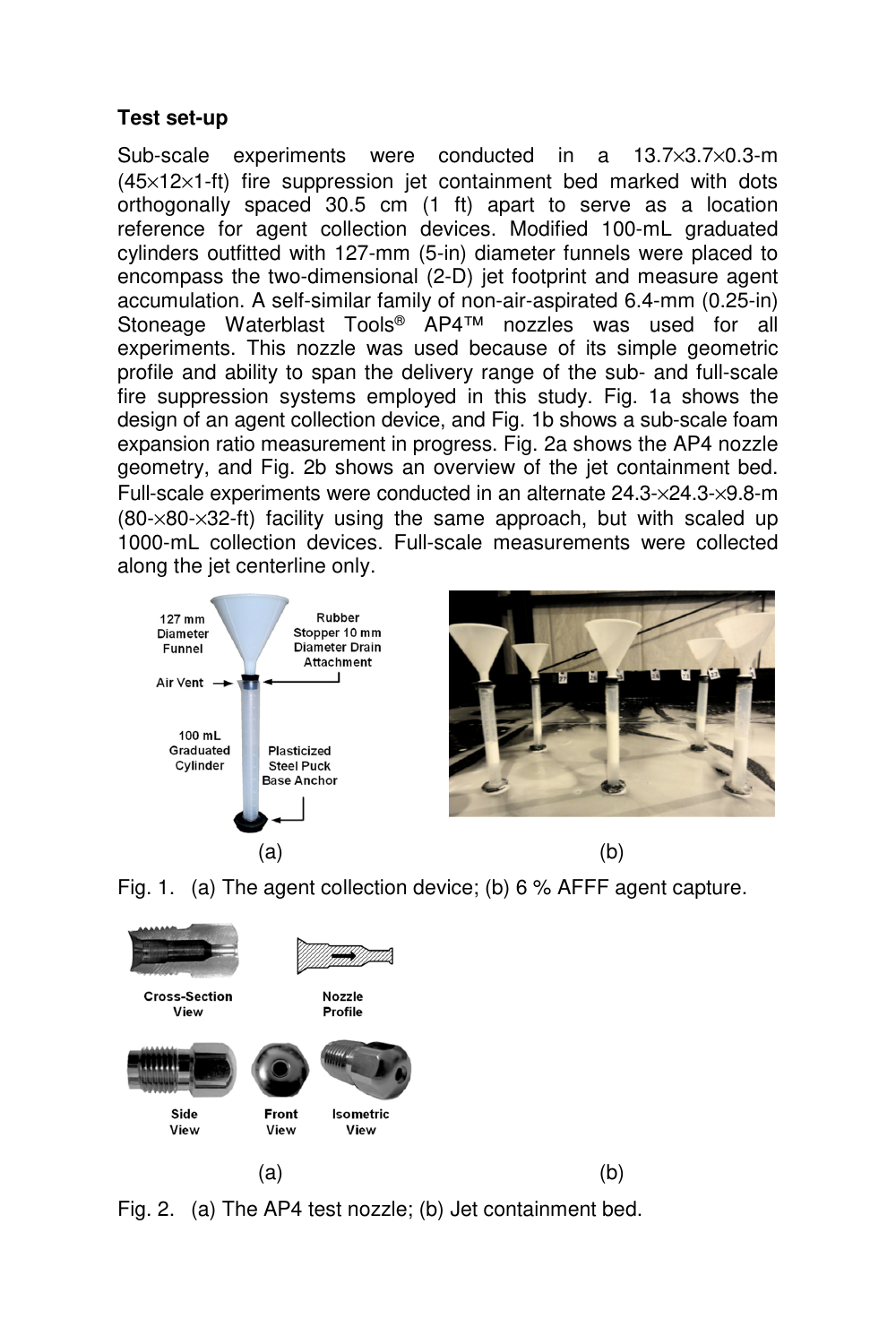## **Test procedure**

A flow deflector was used to initially divert agent away from the agent collection devices to avoid measuring underdeveloped jet flow. Once quasi-steady flow was achieved, the deflector was removed and the agent collection devices were allowed to fill. Water jet accumulation was determined by recording the collected water volume observed in each graduated cylinder. Foam expansion ratio was determined using a similar method presented in NFPA 412 by dividing the observed foam volume by the foam mass collected [1]. Three-percent MIL-SPEC AFFF proportioned at six-percent by volume with water was used to represent baseline AFFF jet conditions. This AFFF setting was chosen because modern high pressure fire supression jets often deliver AFFF at that proportion, with some citing the production of a more stable foam blanket [2]. Because different delivery conditions affected flow trajectory, accumulation times were optimized for each case to maximize the measurement accuracy for each configuration. Sub-scale cases involving jets of combined medium pressure and flow rate or greater used a staggered measurement pattern everywhere but the centerline. Skipped measurement locations were linearly interpolated from surrounding measurement locations. Experiments were replicated three times and averaged for each measurement location.

## **Sub-scale results**

Sub-scale accumulation results comparing water and six-percent AFFF jets are summarized in Figs. 3a through 3c. Table 1 summarizes the delivery conditions presented in those respective plots.

| <b>Case Reference</b>       | <b>Flow Rate</b>                  | <b>Nozzle Pressure</b>    |
|-----------------------------|-----------------------------------|---------------------------|
| Low Pressure-Flow Rate      | 4.20 L-min-1                      | 1.20 MPa                  |
|                             | $(1.11$ gal $\cdot$ min $^{-1}$ ) | $(174 lb in-2)$           |
| <b>Medium Pressure-Flow</b> | 12.9 $L·min-1$                    | 5.85 MPa                  |
| Rate                        | $(3.41 gal·min-1)$                | $(849 lb in-2)$           |
| High Pressure-Flow Rate     | 19.8 $L·min-1$                    | 10.6 MPa                  |
|                             | $(5.23 \text{ gal·min-1})$        | $(1540 lb \cdot in^{-2})$ |

Table 1. Sub-scale agent delivery parameters.

Water jet coverage area, maximum reach, and maximum span increased an average of 449, 128, and 592 percent, respectively, from low to high nozzle pressures at constant flow rate. Those parameters increased an average of 152, 121, and 150 percent, respectively, between low and high flow rates at constant nozzle pressure. AFFF concentration negligibly affected coverage area and reach. However, span increased at low nozzle pressures and contracted at high nozzle pressures. Fig. 3d illustrates the relationship between foam expansion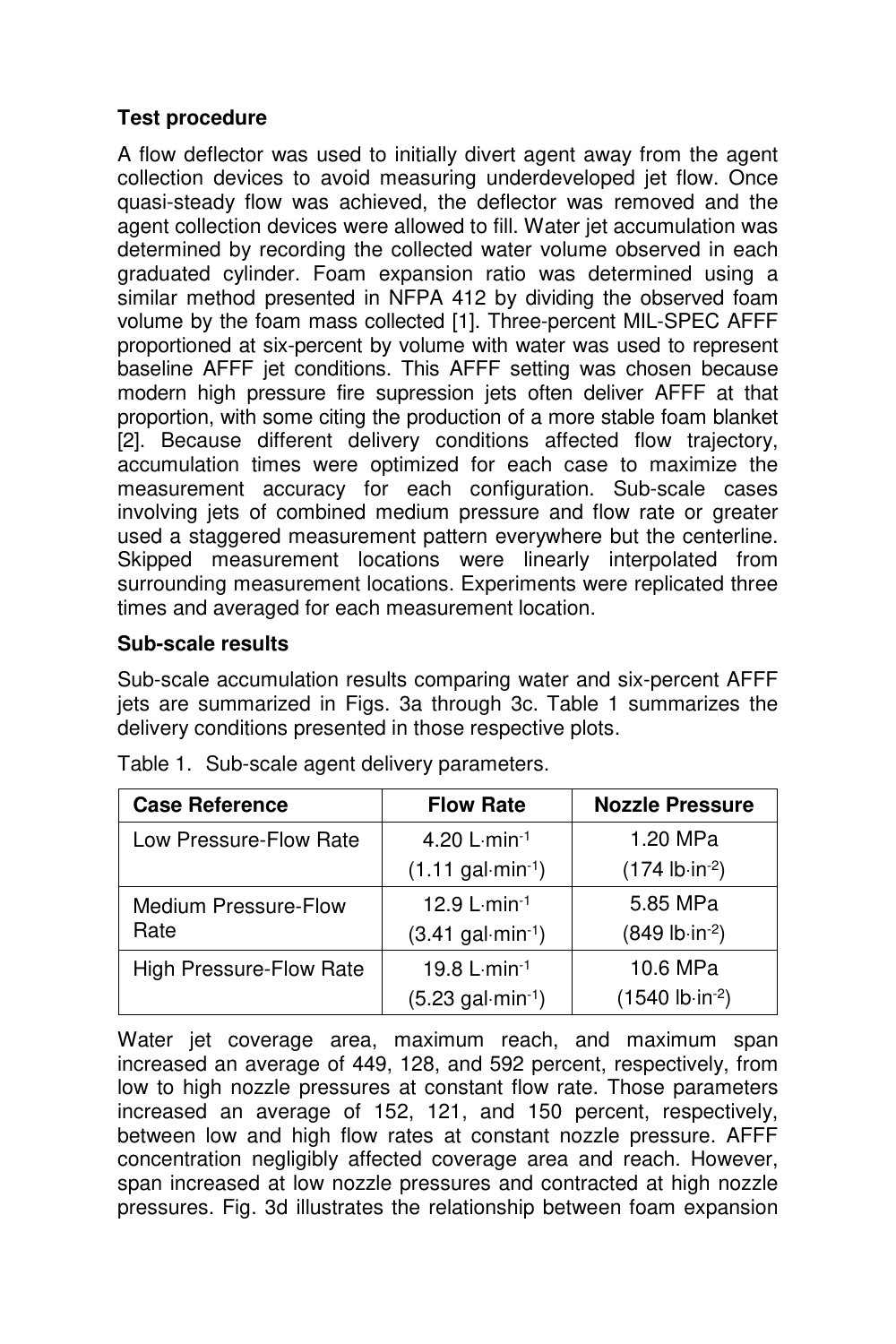ratio and AFFF concentration at sub-scale, indicating a monotonic rise in foam expansion ratio as AFFF concentration increased. Figs. 4 through 9 show sub-scale contour plots comparing water jet agent accumulation and six-percent AFFF jet foam expansion ratio at the same nozzle pressure and flow rate conditions. These patterns indicate the local foam expansion ratio increases as agent accumulation increases. Figs. 4 through 9 also illustrates that increased nozzle pressure also increased agent distribution uniformity.



- Fig. 3. Sub-scale test summary:
	- (a) ground coverage area, (b) max. reach,
	- (c) max. span vs. agent flow rate,
	- (d) foam expansion ratio vs. axial location for medium pressureflow rate AFFF jets.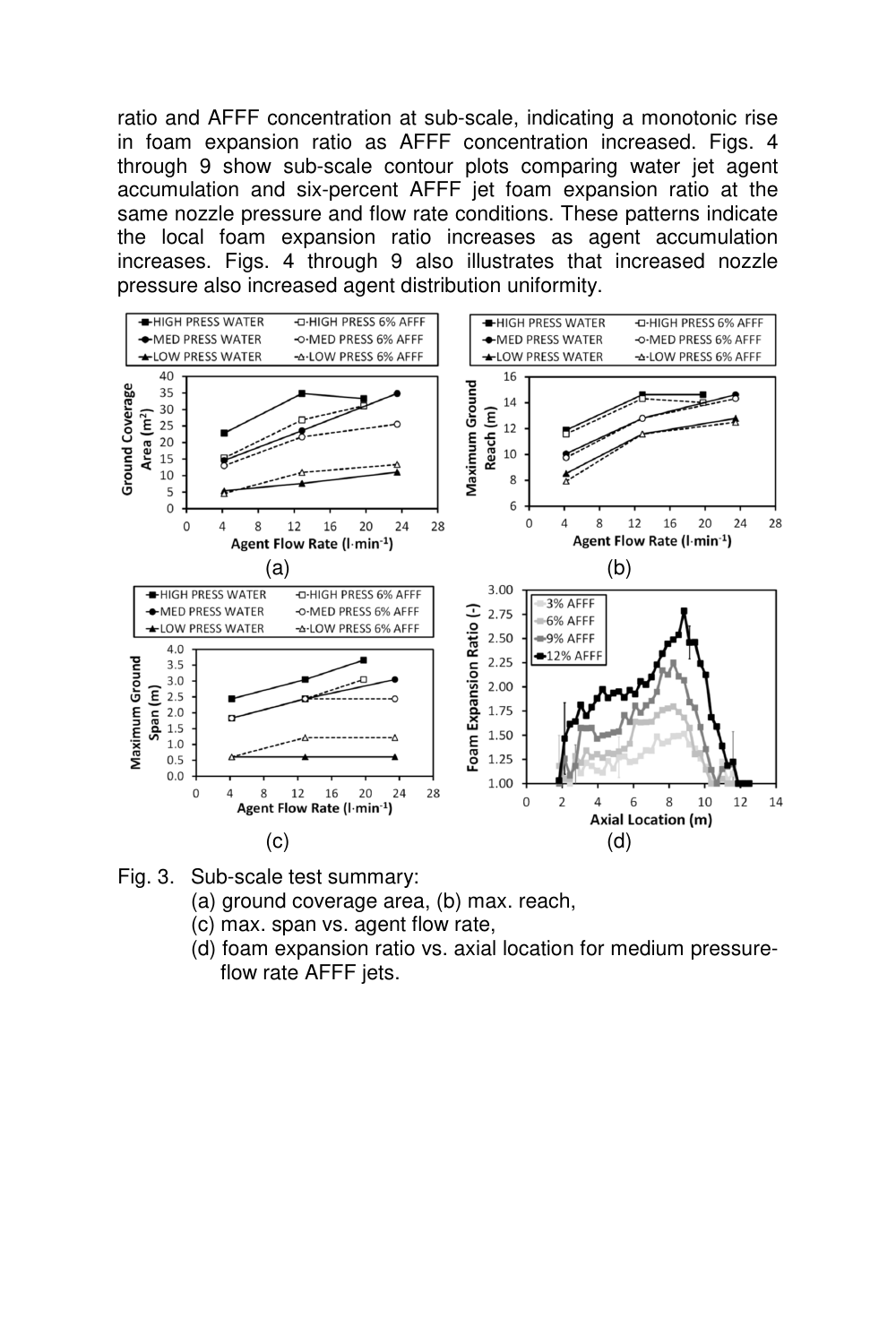

Fig. 4. Low pressure-flow rate water jet agent accumulation plot.





Fig. 5. Low pressure-flow rate 6% jet foam expansion ratio plot.

Fig. 6. Medium pressure-flow rate water jet agent accumulation plot.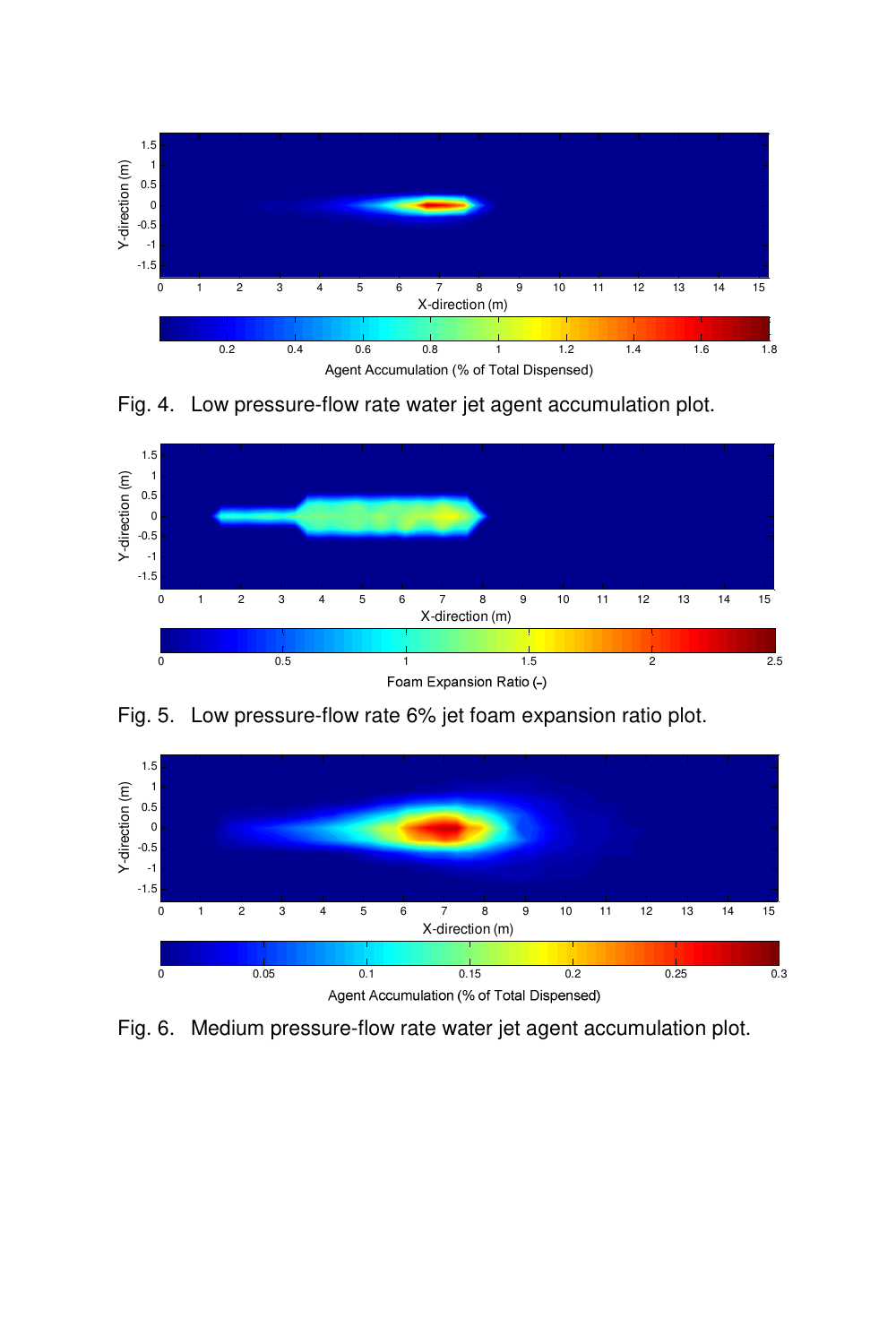

Fig. 7. Medium pressure-flow rate 6% jet foam expansion ratio plot.





Fig. 8. High pressure-flow rate water jet agent accumulation plot.

Fig. 9. High pressure-flow rate 6% jet foam expansion ratio plot.

## **Full-scale results**

Full-scale centerline results of water jet accumulation and foam expansion ratio of six-percent AFFF jets are shown in Fig. 10. Table 2 summarizes the delivery conditions presented in those respective plots. Full-scale results supported sub-scale trends. However, full-scale foam expansion ratio increased over 200 percent compared to sub-scale results.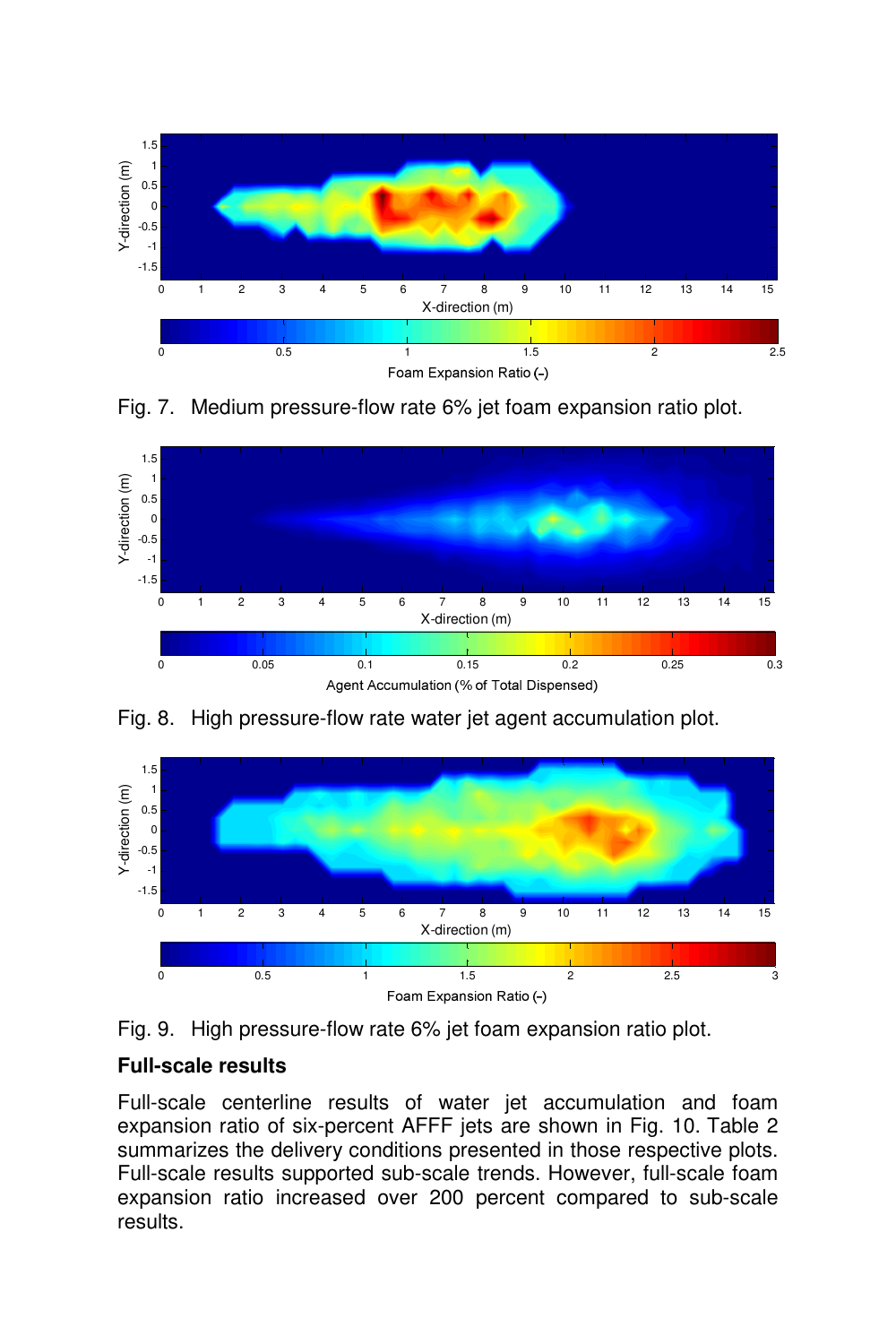Full-scale foam expansion ratio measurement also exhibited greater sensitivity to nozzle pressure, significantly decreasing while nozzle pressure increased.

| <b>Case Reference</b> | <b>Flow Rate</b>                             | <b>Nozzle Pressure</b>   |
|-----------------------|----------------------------------------------|--------------------------|
| Low Press             | 75.7 L min-1                                 | 1.06 MPa                 |
|                       | $(20 \text{ gal·min-1})$                     | $(154 lb in-2)$          |
| Med Press             | $75.7 L·min-1$                               | 5.89 MPa                 |
|                       | $(20$ gal $\cdot$ min $\cdot$ <sup>1</sup> ) | $(855 lb \cdot in^{-2})$ |
| <b>High Press</b>     | 75.7 L-min-1                                 | 10.5 MPa                 |
|                       | $(20 \text{ gal·min-1})$                     | $(1530 lb·in-2)$         |

Table 2. Full-scale agent delivery parameters.





## **Conclusions and recommendations**

Fire suppression jet accumulation characteristics exhibited a strong dependence on nozzle pressure, flow rate, and AFFF concentration for the jet flow conditions investigated. Nozzle pressure most significantly impacted jet coverage area and span, and flow rate most significantly impacted jet reach and foam expansion ratio. The presence of AFFF had a negligible effect on coverage area and reach, and a minor effect on span.

Foam expansion ratio significantly increased as the amount of local agent accumulation increased, which was mostly governed by flow rate and somewhat less by nozzle pressure due to its effect on agent distribution uniformity. Foam expansion ratio of AFFF jets was also strongly affected by change in AFFF concentration. Because AFFF had minor impact on coverage area and overall ground dimensions, it is speculated that foam expansion ratio is also influenced by agent